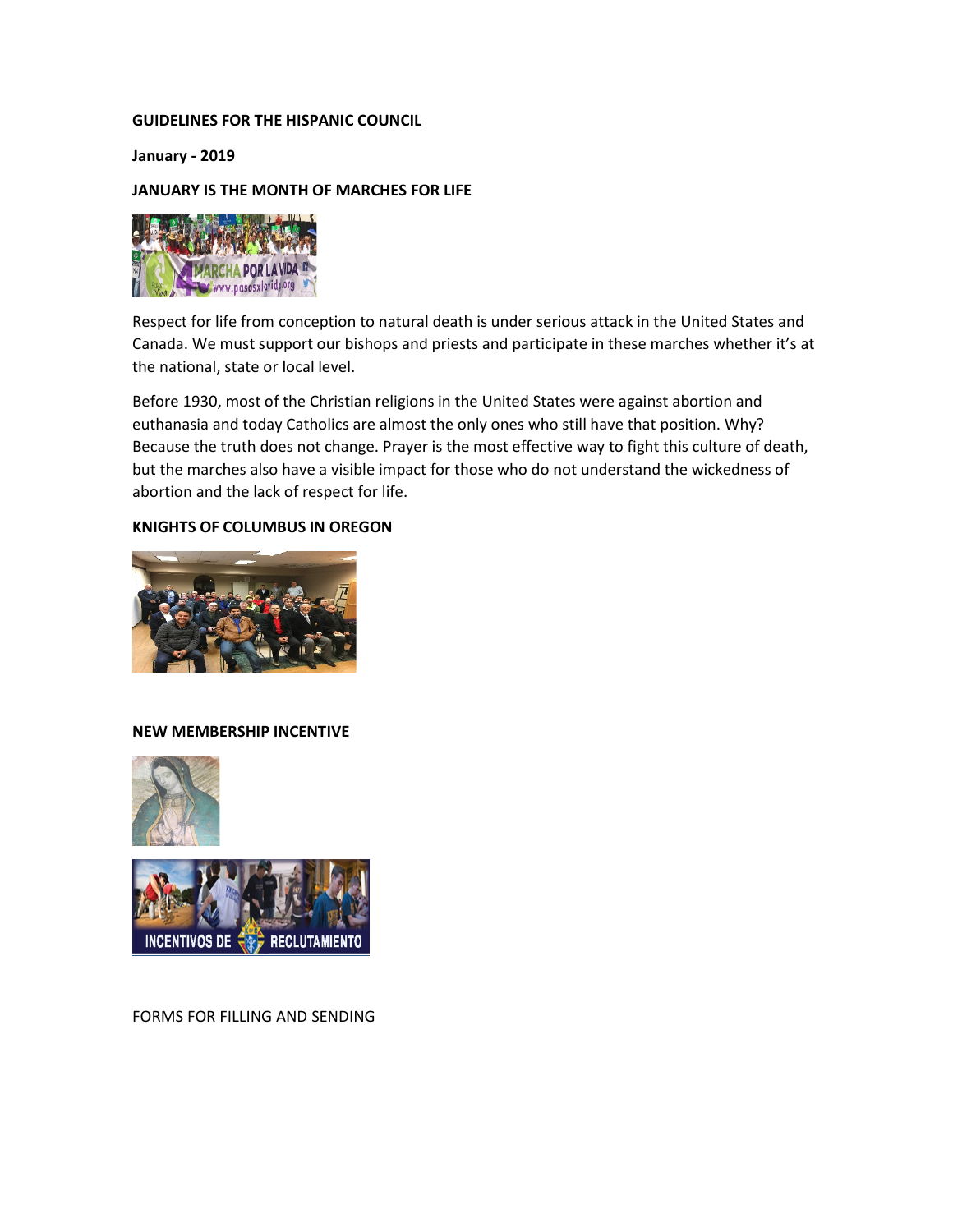|                                                                            |                | <b>ENCUESTA ANUAL</b> |                            |                 |
|----------------------------------------------------------------------------|----------------|-----------------------|----------------------------|-----------------|
|                                                                            |                |                       |                            |                 |
| - DE ACTIVIDAD FRATERNAI                                                   |                |                       |                            |                 |
|                                                                            |                |                       |                            |                 |
| P DE ENERO, DE 20 AL 31 DE DICIEMBRE DE 20                                 |                |                       |                            |                 |
|                                                                            |                |                       |                            |                 |
| <b>NOMERO DE CONSEIO</b>                                                   |                | <b>Texasocode</b>     |                            |                 |
| uth I satabald hyun from                                                   |                |                       |                            |                 |
|                                                                            | <b>CATALOG</b> |                       |                            |                 |
| <b>The Ball</b>                                                            | w.             | 77<br>╾               | <b>Business</b>            |                 |
| Ξ<br>1 GEORGE CARS                                                         |                |                       | -<br>$-100$                |                 |
| 1 <b>Browning Strain</b>                                                   |                |                       | <b>LECTRICIA</b>           |                 |
| <i><b><i><u>Seriespermine</u></i></b></i>                                  |                |                       |                            |                 |
| L. Mannerbridge burger<br><b>CONTRACTOR</b>                                |                |                       |                            |                 |
| <b>COMMERCIA</b>                                                           |                |                       |                            |                 |
| $\overline{\phantom{a}}$                                                   |                |                       |                            |                 |
|                                                                            |                |                       | Latingworkeda              |                 |
| amment in Saturnoon                                                        |                |                       | $-200$<br><b>CARDON</b>    |                 |
| ٠<br>1. Hammer of an expertisely country.                                  |                |                       | <b>LATING</b>              |                 |
| 1 miles de a trata                                                         |                |                       | <b>Laboratory</b>          |                 |
| <b>Construction</b>                                                        |                |                       |                            |                 |
| 1. Milledge condition capable<br><b>Consequence Int</b>                    |                |                       |                            |                 |
| -                                                                          |                |                       |                            |                 |
|                                                                            |                |                       | --<br><b>THE AFRICA</b>    |                 |
| <b>International T</b>                                                     |                |                       | deposite in the form       |                 |
| Parters in<br><b>Manufactured and</b>                                      |                |                       | on which as made a         |                 |
| 1 discuss capable                                                          |                |                       |                            |                 |
| Location with continues                                                    |                |                       | mitations.com              | ÷               |
| <b>STATIST STATE IN CONTRACTOR</b><br>collaboration and contact the factor |                |                       |                            |                 |
| reine riplement vert                                                       |                |                       |                            |                 |
| animals of                                                                 |                |                       | da la bella mesa Min       |                 |
| 1 year expires<br>since.                                                   |                |                       |                            |                 |
| <b>Photograph</b>                                                          |                |                       | at any lots                |                 |
| <b>Construction</b>                                                        |                |                       | <b>Alla Programme</b>      | ٠               |
| A Mandale Will<br>1 WHO ENGINEERS                                          |                |                       |                            |                 |
|                                                                            |                |                       | domestic 12 de dictionles. |                 |
|                                                                            |                |                       |                            |                 |
| <b>State Corporation</b>                                                   |                |                       |                            |                 |
| <b>Construction</b>                                                        |                |                       |                            |                 |
| <b>I mikers in</b><br><b>CONTRACTOR</b>                                    |                |                       |                            |                 |
| <b>Company's provident</b>                                                 |                |                       |                            |                 |
| 1. Michael Arch (Cable Library<br>٠                                        |                |                       |                            |                 |
| press managerity of a warfar<br>I does a high any for                      |                |                       | $\sim$                     |                 |
|                                                                            |                |                       |                            |                 |
|                                                                            |                |                       |                            |                 |
|                                                                            | $-1$           | $\overline{ }$        |                            |                 |
|                                                                            |                |                       |                            |                 |
|                                                                            |                |                       |                            |                 |
|                                                                            |                |                       |                            | <b>Revoluti</b> |
|                                                                            |                |                       |                            |                 |
|                                                                            |                |                       |                            |                 |
|                                                                            |                |                       |                            |                 |

At the end of the month the 1728-S form, the Fraternal Activities report and the 1295-S Semi-Annual Audit are expired. These forms are very important because without the 1728-S, you do not win the Star Council awards, and as an Order we can lose our status as a non-profit organization and we can be taxed on all income.



The 1295-S is also important because if it is not filled, the financial secretary and treasurer may lose their bonds for performing these charges.

Your District Deputy can help you fill out these forms; Always keep copies of each form because if they are lost or if your state council or supreme council do not receive them, they will have to make copies and send them.

To give a follow up on what was received, your District Deputy has reports that tell you if your council has not sent any of these forms. Make the effort to fill out and send these forms and you will be kept updated.

# Winter promotion

December 1<sup>st</sup> 2018 to January 31<sup>st</sup> 2019 The three best recruiters from the insurance territories will win NHL or NBA\* tickets for the team closest to their home state with paid accommodation for one night, the game night! \*The recruiter will decide